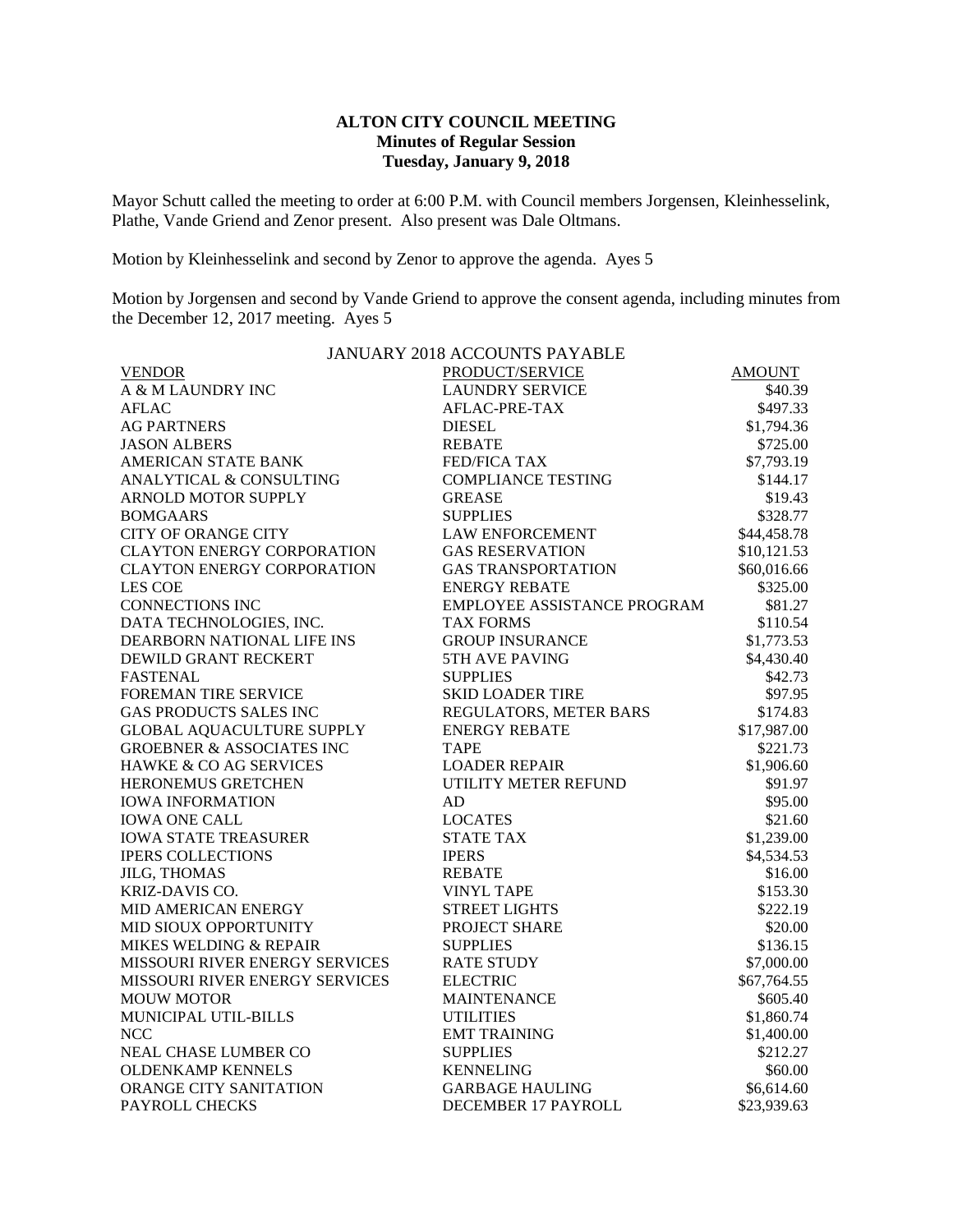| PLUIM PUBLISHING CO., INC.       | <b>SUBSCRIPTION</b>            | \$28.00      |
|----------------------------------|--------------------------------|--------------|
| <b>SIOUX COUNTY SHERIFF</b>      | SIOUX COUNTY COMM CENTER       | \$7,294.00   |
| <b>SIOUXLAND PRESS</b>           | <b>PUBLICATIONS</b>            | \$269.20     |
| T & L TOOLS                      | <b>TOOLS</b>                   | \$335.75     |
| <b>THOMPSON AUTOMATION</b>       | <b>SOUTH LIFT STATION</b>      | \$352.00     |
| TOWN & COUNTRY IMPLEMENT         | <b>BACKHOE REPAIR</b>          | \$3,138.07   |
| <b>TREASURER - STATE OF IOWA</b> | <b>SALES TAX</b>               | \$4,286.00   |
| <b>TRITECH</b>                   | <b>AMBULANCE BILLING</b>       | \$115.50     |
| <b>BILLIE TYLER</b>              | <b>ENERGY REBATE</b>           | \$108.00     |
| <b>U.S. POSTMASTER</b>           | <b>POSTAGE</b>                 | \$500.00     |
| UTILITY EQUIPMENT CO.            | WIRE BOX, MAGNETIC LIFTER      | \$483.54     |
| <b>QUINTIN VAN-ES</b>            | <b>ANNUAL ZONING FEES</b>      | \$1,037.50   |
| VISA.                            | <b>SUPPLIES &amp; TRAINING</b> | \$511.94     |
| <b>VERIZON</b>                   | <b>CELL PHONES</b>             | \$198.09     |
| WELLMARK BLUE CROSS/BLUE SHLD    | <b>GROUP INSURANCE</b>         | \$7,624.18   |
| WESCO DISTRIBUTION, INC.         | <b>WIRE LUBE</b>               | \$134.82     |
| <b>WEST IOWA TELEPHONE</b>       | TELEPHONE, FAX, INT            | \$559.82     |
| WILLIAMS & CO                    | <b>AUDIT</b>                   | \$600.00     |
| <b>ZIEGLER</b>                   | <b>REPAIRS</b>                 | \$342.48     |
|                                  | <b>TOTAL ACCOUNTS PAYABLE</b>  | \$296,997.01 |

**Liquor License:** Casey's General Store submitted a request for renewal of their liquor license including Sunday sales.

Motion by Jorgensen and second by Kleinhesselink to approve the liquor license with Sunday sales for Casey's General Store. Ayes 5

**Planning and Zoning:** Comprehensive Plan, Code of Ordinances, and Zoning Ordinances

Oltmans presented a quote for services for NWIPDC to complete the Code of Ordinances, and to assist with drafting an updated Comprehensive Plan and Zoning Ordinances.

**RESOLUTION 18-1 "RESOLUTION REQUESTING ASSISTANCE OF THE NORTHWEST IOWA PLANNING AND DEVELOPMENT COMMISSION"** was introduced and moved for adoption by Council Member Zenor Vande Griend seconded the motion to adopt.

Upon roll call vote, the following was recorded: Ayes: Jorgensen, Kleinhesselink, Plathe, Vande Griend, and Zenor Nays: None Absent: None Whereupon the Mayor declared the Resolution duly adopted.

**Economic Development:** A potential business is inquiring about incentives for a building. Oltmans presented the Council with several options that the City has used in the past.

After discussion, consensus of the Council was to approve establishing an Urban Revitalization Area which would allow the City to provide a three year tax abatement to the prospective business as the City has done for several other businesses in the past. Council directed staff to begin the process to establish an Urban Revitalization Area.

## **Personnel**

Oltmans presented an update to the existing resolution concerning additional compensation by adding Crane Operator.